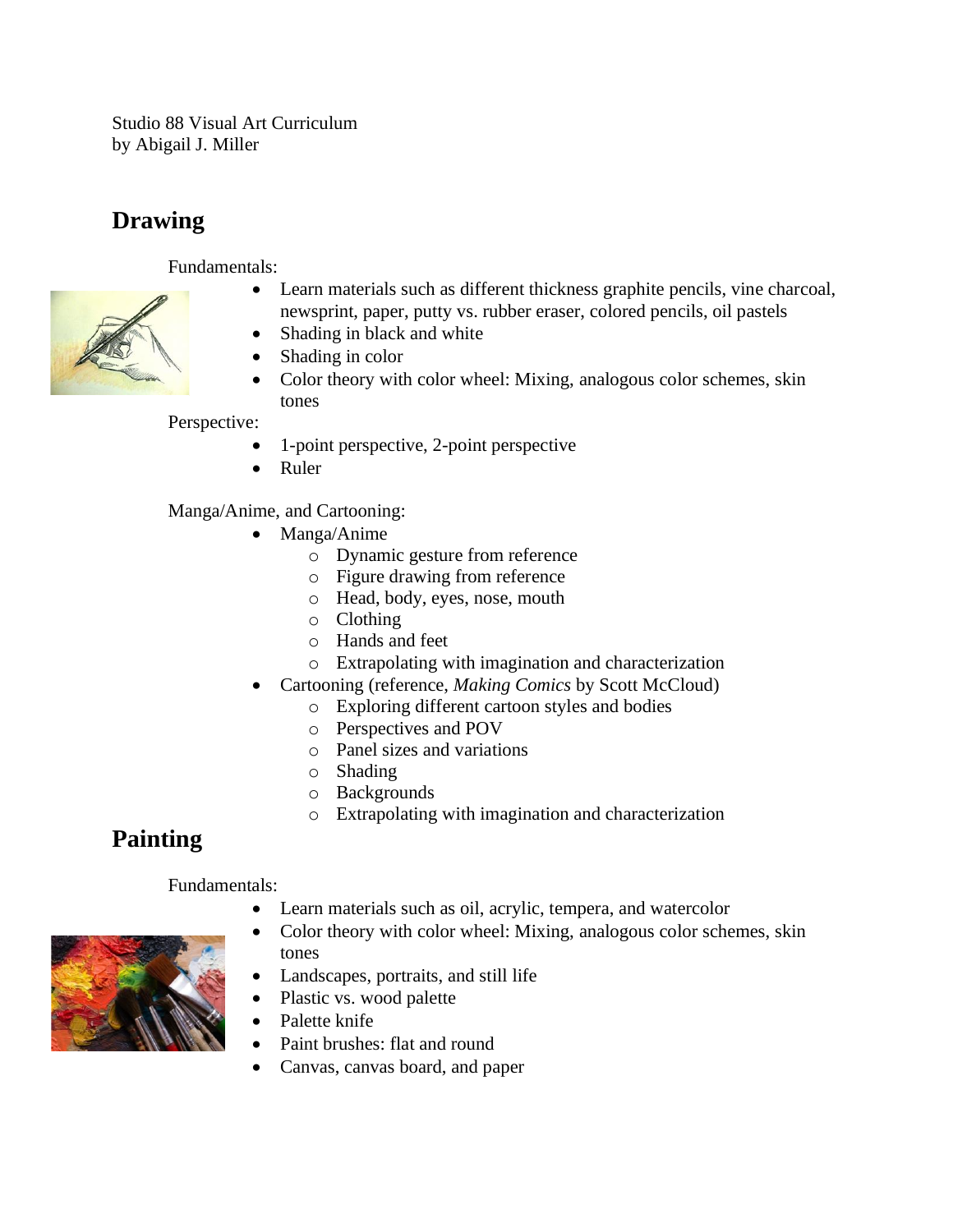Watercolor:

- Arches watercolor paper (gold standard!)
- Optical vs. physical/atomic mixing
- Sketching: soft eraser, F pencil, minimal marks
- Transparent vs. opaque pigments
- Masking fluid
- Color washes
- Hairdryer

Oil:

- Using a palette knife
- Paint thinners: turpenoid and walnut oil, how to be efficient, safe, and cost friendly
- How to set up a palette
- Working with a limited palette
- Acrylic before oil, never reversed
- Impasto
- Pigments: safety with latex/nitrile gloves
- How to clean up palette and brushes

Acrylic:

- Acrylic mediums, glosses, and gesso
- Drip painting, string art, spray and splatter
- How to clean up palette and brushes

## **Sculpture**

Fundamentals:

- Learn materials such as paper mache, cardboard, recycled materials, paper, wire, and polymer clay
- Adhesives: school glue, E6000, craft glue, masking tape, hot glue
- Skeletal armature
- Translating 2-D sketch into 3-D sculpture

Paper mache:

- Can start with recycled materials such as plastic containers, cardboard, cardstock
- Mixing paper mache ratios
- Newspaper, white paper, recycled paper
- Skeletal armature: the backbone
- Painting, decorating, and finishing

Polymer clay:

- Conditioning and cleaning with rubbing alcohol
- Silicone mat
- Tools and knives (plastic)